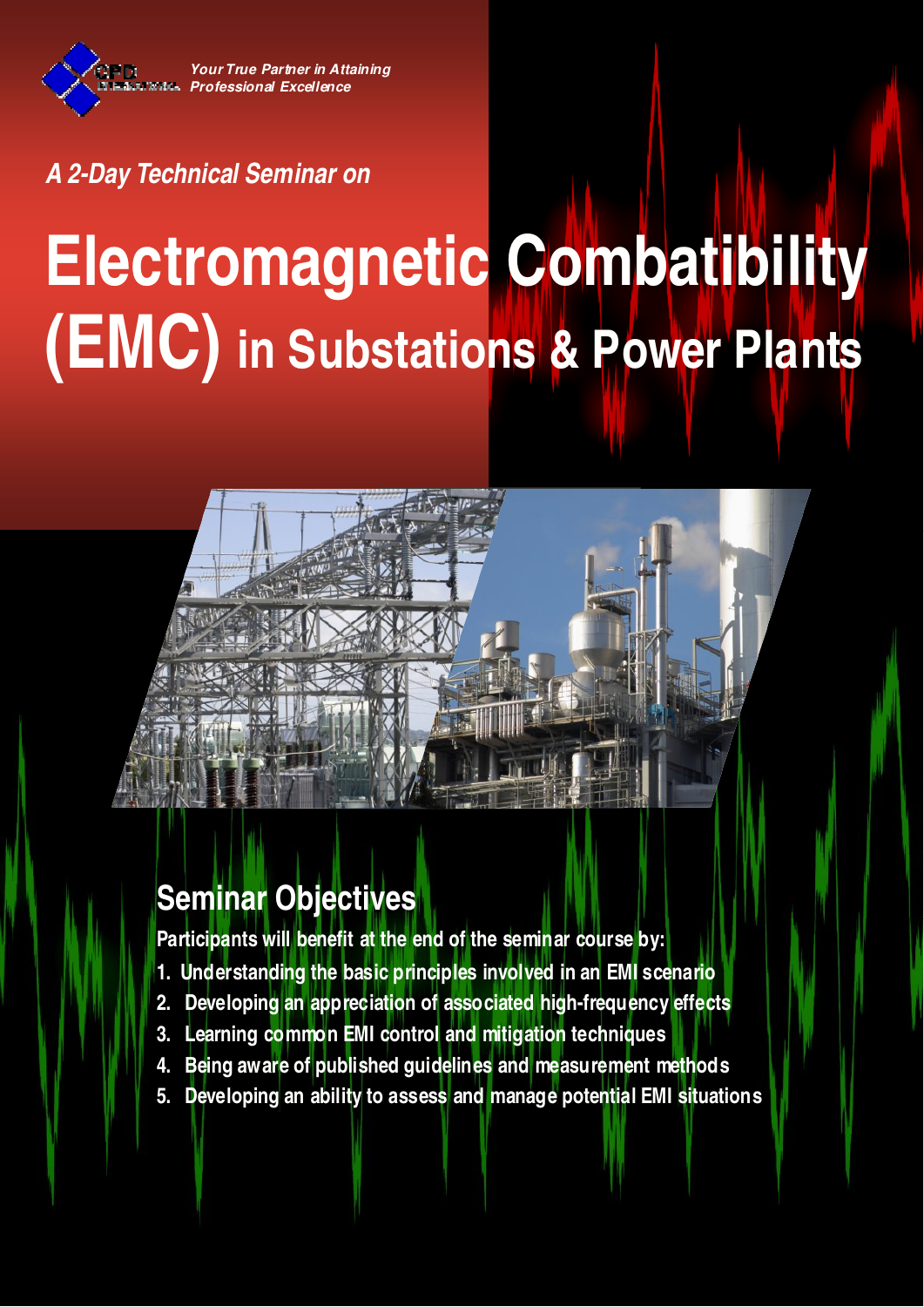## **Seminar Overview**

Electromagnetic interference (EMI) can cause errors and/or failures of operating electrical/electronic equipment. This tw o-day technical seminar on electromagnetic compatibility (EMC) is intended for personnel w orking in pow er plants and substations, particularly in the areas of automation and control, and installation of protection devices. It explains the principles and characteristics of EMI, and common mitigation techniques. Design and installation guidelines and standards are introduced, and measurement methods are explained for the evaluation of electrical/electronic apparatus and systems. A number of practical demonstrations are designed to enhance participants' understanding of EMC principles.

# **Who should attend?**

Technical personnel w ho are involved in the specification, design, procurement, installation and maintenance of electrical/electronic equipment, particularly in the areas of automation, control and protection, such as:

- $\triangleright$  Automatic and Control System Designers and Engineers
- $\triangleright$  Communications Engineers
- $\triangleright$  Installation and Maintenance Technical Staff
- $\triangleright$  Reliability/Compliance engineers
- $\triangleright$  Staff having involvement with EMI matters

# **About the Course Leader**



#### **Dr Tee Tang, BE(Hons), PhD, MIEEE, MIEAust, C PEng, RPEQ**

Tee Tang is currently Adjunct Associate Professor at the Queensland University of Technology (QUT). He has more than tw enty years of university teaching experience and six years experience as a professional electrical engineer in traffic control. He has extensive experience in the areas of digital and analog electronic circuits, communications, electromagnetic fields, antennas and electromagnetic compatibility (EMC). His current research interests include active antennas, EMC and application of

ultra-high-frequency (UHF) technique in high-voltage partial-discharge detection, identification and location. He has published more than 80 journal and conference papers. He established the EMC Laboratory at QUT in 1990, and has been an industry consultant in his research areas. He jointly developed (w ith AEDC) the EMC Aw areness course for the Australian Government in 1997, and has presented many EMC short courses in Australia, New Zealand and South-East-Asia. Tee Tang is a technical assessor for the National Association of Testing Laboratories (NA TA) in the area of EMC.

#### **CPD Recognition**

This training program is especially designed to meet the Continuing Professional Development (CPD) needs of participants. A Certificate of Attendance will be awarded at the end of the program. This serves as evidence of your personal and professional commitment to your career.